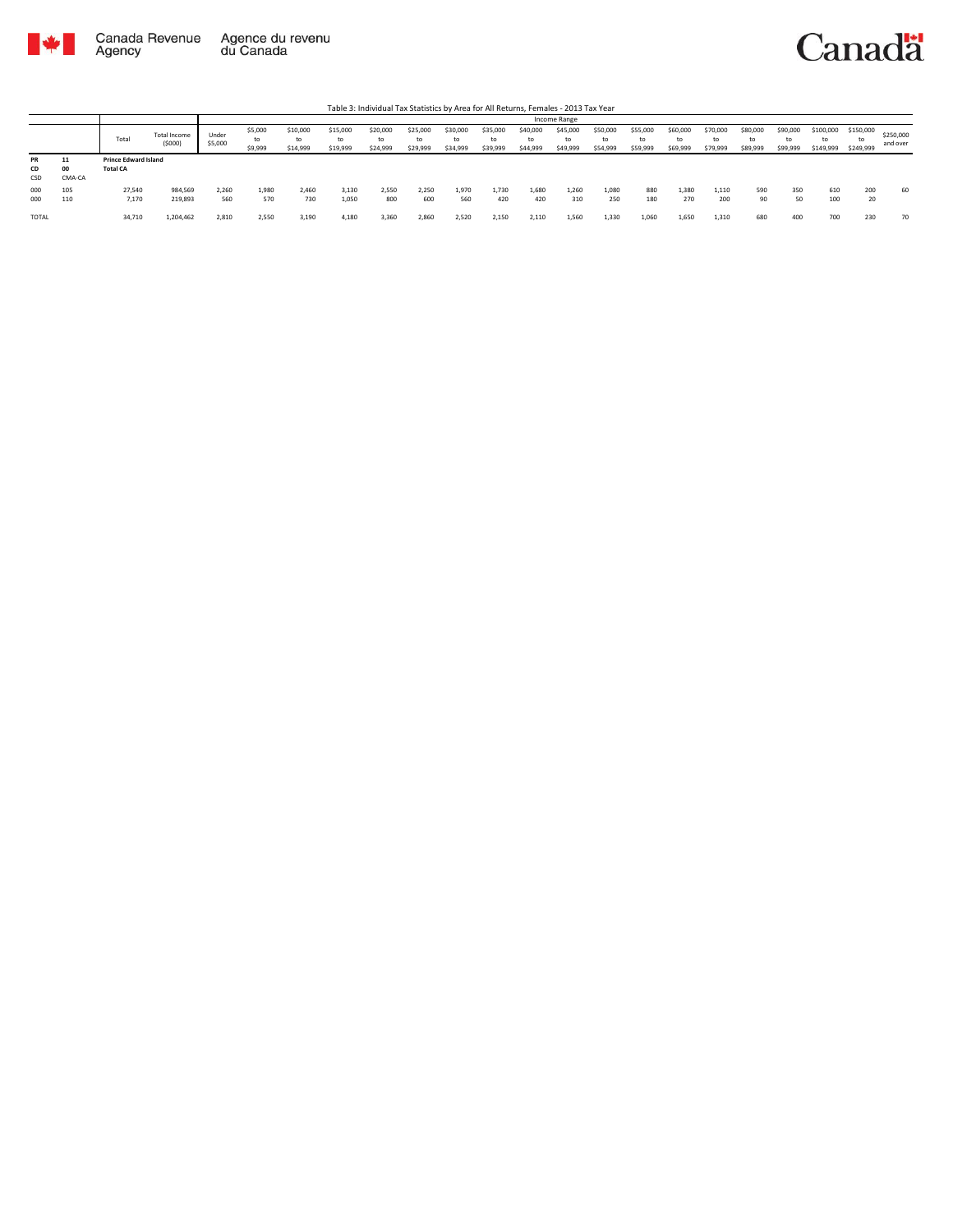

Canadä

| Table 3: Individual Tax Statistics by Area for All Returns, Females - 2013 Tax Year |  |
|-------------------------------------------------------------------------------------|--|

|       |        |                             |                     |         |         |          |          |          |          |          |          |          | Income Range |          |          |          |          |          |          |           |           |           |
|-------|--------|-----------------------------|---------------------|---------|---------|----------|----------|----------|----------|----------|----------|----------|--------------|----------|----------|----------|----------|----------|----------|-----------|-----------|-----------|
|       |        |                             | <b>Total Income</b> | Under   | \$5,000 | \$10,000 | \$15,000 | \$20,000 | \$25,000 | \$30,000 | \$35,000 | \$40,000 | \$45,000     | \$50,000 | \$55,000 | \$60,000 | \$70,000 | \$80,000 | \$90,000 | \$100,000 | \$150,000 | \$250,000 |
|       |        | Total                       | (5000)              | \$5,000 | to      | to       | to       | to       | to       | to       | to       | to       | to           | to       | to       | to       | to       | to       | to       | to        | to        |           |
|       |        |                             |                     |         | \$9,999 | \$14,999 | \$19,999 | \$24,999 | \$29,999 | \$34,999 | \$39,999 | \$44,999 | \$49,999     | \$54,999 | \$59,999 | \$69,999 | \$79,999 | \$89,999 | \$99,999 | \$149,999 | \$249,999 | and over  |
| PR    | 11     | <b>Prince Edward Island</b> |                     |         |         |          |          |          |          |          |          |          |              |          |          |          |          |          |          |           |           |           |
| CD    | 01     | Kings                       |                     |         |         |          |          |          |          |          |          |          |              |          |          |          |          |          |          |           |           |           |
| CSD   | CMA-CA |                             |                     |         |         |          |          |          |          |          |          |          |              |          |          |          |          |          |          |           |           |           |
| 001   | 997    | 400                         | 10,702              | 30      | 40      | 40       | 70       | 50       | 40       | 30       | 30       | 20       | 20           | 10       | 10       |          |          |          |          |           |           |           |
| 002   | 997    | 160                         | 4,413               | 10      | 20      | 10       | 40       | 20       | 10       | 10       |          |          |              |          |          | 10       |          |          |          |           |           |           |
| 004   | 997    | 150                         | 4,455               |         | 20      | 20       | 20       | 20       |          |          |          | 10       |              |          |          |          |          |          |          |           |           |           |
| 006   | 997    | 350                         | 9,482               | 30      | 30      | 40       | 60       | 40       | 30       | 30       | 20       | 20       | 20           | 10       | 10       |          |          |          |          |           |           |           |
| 008   | 997    | 350                         | 9,595               | 20      | 20      | 40       | 60       | 40       | 40       | 30       | 30       | 20       | 20           | 10       |          |          |          |          |          |           |           |           |
| 009   | 997    | 530                         | 15,262              | 30      | 40      | 60       | 80       | 60       | 40       | 50       | 30       | 30       | 20           | 20       |          | 20       | 10       | 10       |          |           |           |           |
| 011   | 998    | 70                          | 2,200               |         |         | 10       | 10       |          |          |          |          |          |              |          |          |          |          |          |          |           |           |           |
| 014   | 997    | 320                         | 9,236               | 20      | 20      | 30       | 50       | 40       | 30       | 30       | 10       | 20       |              |          |          | 10       |          |          |          |           |           |           |
| 016   | 997    | 300                         | 8,746               | 20      | 30      | 30       | 40       | 40       | 30       | 30       | 30       | 20       |              |          |          |          |          |          |          |           |           |           |
| 018   | 997    | 790                         | 22,701              | 70      | 60      | 80       | 110      | 100      | 90       | 70       | 50       | 40       | 20           | 20       | 20       | 30       | $10\,$   |          |          |           |           |           |
| 019   | 997    | 200                         | 5,816               | 10      | 20      | 20       | 30       | 20       | 20       | 20       | 20       | 10       |              |          |          |          |          |          |          |           |           |           |
| 021   | 998    | 130                         | 3,713               | 10      |         | 20       | 20       | 20       | 10       | 10       |          | 10       |              |          |          |          |          |          |          |           |           |           |
| 022   | 996    | 110                         | 2,525               | 10      |         | 20       | 10       | 10       | 10       |          |          |          |              |          |          |          |          |          |          |           |           |           |
| 024   | 997    | 230                         | 5,653               | 20      | 20      | 40       | 40       | 20       | 20       | 20       | 10       | 10       |              |          |          |          |          |          |          |           |           |           |
| 026   | 997    | 160                         | 5,055               | 10      | 10      | 20       | 20       | 20       | 20       | 10       | 10       |          |              |          |          |          |          |          |          |           |           |           |
| 028   | 997    | 160                         | 4,203               |         | 20      | 10       | 20       | 20       | 10       | 20       |          |          |              |          |          |          |          |          |          |           |           |           |
| 029   | 997    | 180                         | 5,276               | 20      | 10      | 20       | 20       | 20       | 20       | 10       |          |          | 10           |          |          | 10       |          |          |          |           |           |           |
| 031   | 997    | 280                         | 8,100               | 30      | 30      | 20       | 40       | 40       | 20       | 20       | 20       | 20       | $10\,$       |          | 10       |          |          |          |          |           |           |           |
| 032   | 997    | 320                         | 8,955               | 20      | 30      | 20       | 50       | 40       | 30       | 30       | 20       | 10       | 10           | 10       |          |          |          |          |          |           |           |           |
| 034   | 997    | 180                         | 5,893               | 10      |         | 10       | 30       | 20       | 10       | 20       | 10       | 20       | 10           |          |          |          |          |          |          |           |           |           |
| 036   | 998    | 490                         | 13,211              | 40      | 30      | 70       | 90       | 60       | 40       | 40       | 30       | 20       | 20           | 10       |          | 10       |          |          |          |           |           |           |
| 038   | 998    | 130                         | 3,715               |         |         |          | 20       | 30       |          | 10       | 10       |          |              |          |          |          |          |          |          |           |           |           |
| 039   | 999    | 190                         | 5,906               | 20      | 10      | 20       | 30       | 20       | 20       | 20       |          |          | 10           | 10       |          |          | 10       |          |          |           |           |           |
| 041   | 997    | 100                         | 3,095               | 10      | 10      | 20       | 10       | 10       | 10       |          |          |          |              |          |          |          |          |          |          |           |           |           |
| 042   | 997    | 180                         | 5,574               | 10      | 10      | $10\,$   | 40       | 20       | 20       | 20       | 10       |          |              |          |          |          |          |          |          |           |           |           |
| 044   | 997    | 80                          | 2,116               | 20      |         |          | 10       | 10       |          |          |          |          |              |          |          |          |          |          |          |           |           |           |
| 046   | 997    | 180                         | 5,271               | 10      | 20      | 20       | 30       | 20       | 20       | 10       | 10       | 20       |              |          |          |          |          |          |          |           |           |           |
| 048   | 997    | 120                         | 4,196               |         | 10      |          | 20       | 10       | 10       |          |          |          |              |          |          | 10       |          |          |          |           |           |           |
| 049   | 997    | 270                         | 8,848               | 30      | 20      | 20       | 30       | 30       | 30       | 20       | 10       | 20       | 10           |          | 10       | 10       |          |          |          |           |           |           |
| 050   | 999    |                             |                     |         |         |          |          |          |          |          |          |          |              |          |          |          |          |          |          |           |           |           |
| 051   | 996    | 220                         | 7,403               | 30      |         | 20       | 20       | 30       | 10       | 10       | 10       | 10       | 10           | 20       |          |          |          |          |          |           |           |           |
| TOTAL |        | 7,320                       | 211,314             | 580     | 580     | 740      | 1,120    | 870      | 680      | 600      | 450      | 410      | 280          | 210      | 170      | 240      | 180      | 80       | 50       | 70        | 20        |           |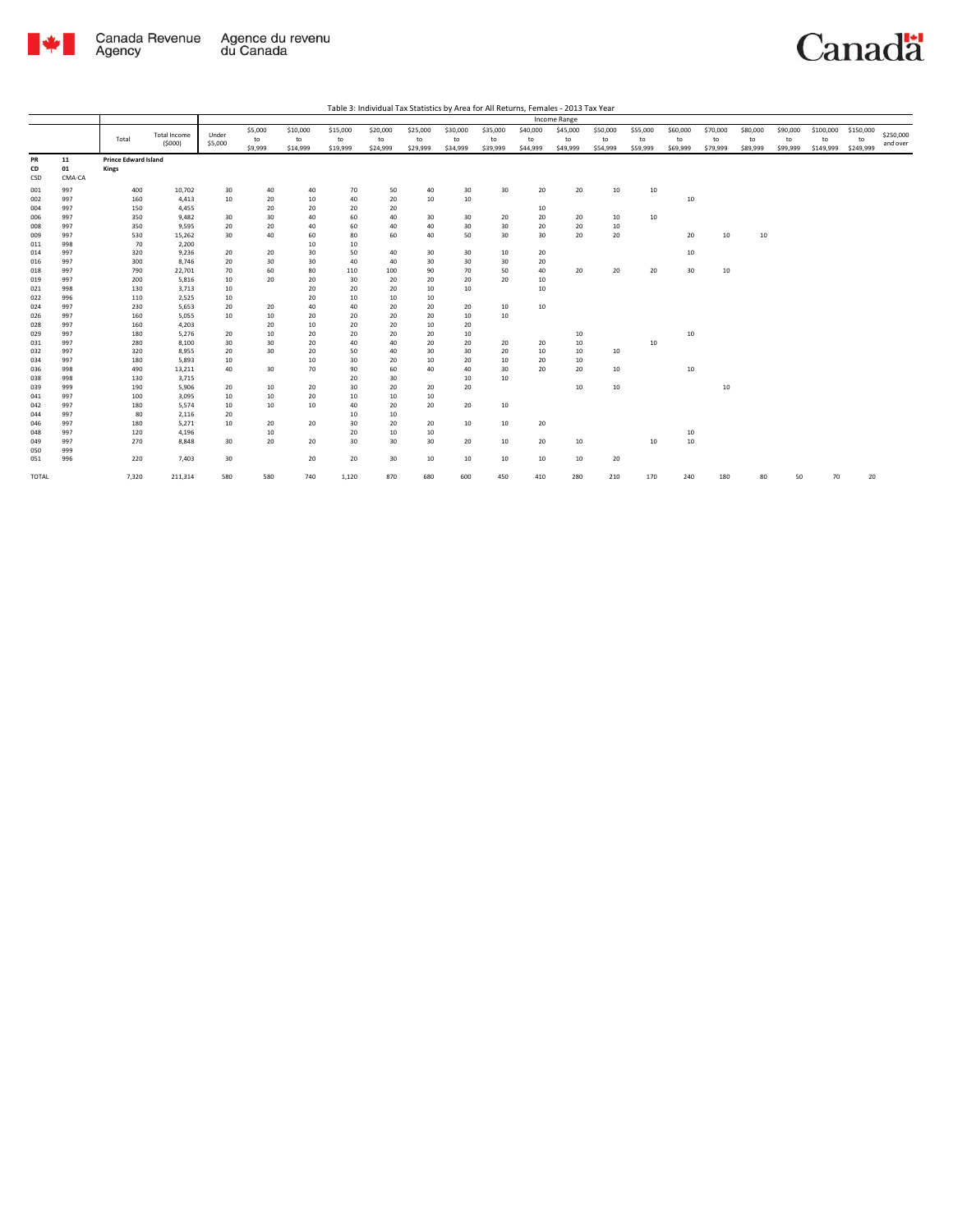

Canadä

Table 3: Individual Tax Statistics by Area for All Returns, Females - 2013 Tax Year

|            |            |                             |                        |                  |                          |                            |                            |                            |                            |                            |                            |                            | Income Range               |                            |                            |                            |                            |                            |                            |                              |                              |                       |
|------------|------------|-----------------------------|------------------------|------------------|--------------------------|----------------------------|----------------------------|----------------------------|----------------------------|----------------------------|----------------------------|----------------------------|----------------------------|----------------------------|----------------------------|----------------------------|----------------------------|----------------------------|----------------------------|------------------------------|------------------------------|-----------------------|
|            |            | Total                       | Total Income<br>(5000) | Under<br>\$5,000 | \$5,000<br>to<br>\$9,999 | \$10,000<br>to<br>\$14,999 | \$15,000<br>to<br>\$19,999 | \$20,000<br>to<br>\$24,999 | \$25,000<br>to<br>\$29,999 | \$30,000<br>to<br>\$34,999 | \$35,000<br>to<br>\$39,999 | \$40,000<br>to<br>\$44,999 | \$45,000<br>to<br>\$49,999 | \$50,000<br>to<br>\$54,999 | \$55,000<br>to<br>\$59,999 | \$60,000<br>to<br>\$69,999 | \$70,000<br>to<br>\$79,999 | \$80,000<br>to<br>\$89,999 | \$90,000<br>to<br>\$99,999 | \$100,000<br>to<br>\$149,999 | \$150,000<br>to<br>\$249,999 | \$250,000<br>and over |
| PR         | 11         | <b>Prince Edward Island</b> |                        |                  |                          |                            |                            |                            |                            |                            |                            |                            |                            |                            |                            |                            |                            |                            |                            |                              |                              |                       |
| CD         | 02         | Queens                      |                        |                  |                          |                            |                            |                            |                            |                            |                            |                            |                            |                            |                            |                            |                            |                            |                            |                              |                              |                       |
| CSD        | CMA-CA     |                             |                        |                  |                          |                            |                            |                            |                            |                            |                            |                            |                            |                            |                            |                            |                            |                            |                            |                              |                              |                       |
|            |            |                             |                        |                  |                          |                            |                            |                            |                            |                            |                            |                            |                            |                            |                            |                            |                            |                            |                            |                              |                              |                       |
| 001        | 997        | 200                         | 4,711                  | 20               | 20                       | 30                         | 40                         | 20                         | 20                         | 10                         |                            | 10                         |                            |                            |                            |                            |                            |                            |                            |                              |                              |                       |
| 004        | 997        | 110                         | 3,139                  | 10               |                          | 10                         | 20                         | 20                         |                            |                            |                            |                            |                            |                            |                            |                            |                            |                            |                            |                              |                              |                       |
| 006        | 996        | 190                         | 5,080                  | 20               | 20                       | 30                         | 20                         | 10                         | 20                         | 10                         | 10                         | 10                         | 10                         |                            |                            |                            |                            |                            |                            |                              |                              |                       |
| 008        | 996        | 400                         | 10,889                 | 40               | 40                       | 40                         | 70                         | 40                         | 40                         | 20                         | 20                         | 20                         | 20                         | 10                         |                            | 10                         |                            |                            |                            |                              |                              |                       |
| 009        | 996        | 340                         | 11,387                 | 30               | 30                       | 30                         | 30                         | 30                         | 30                         | 20                         | 20                         | 30                         |                            | 30                         | 20                         | 20                         | 20                         |                            |                            |                              |                              |                       |
| 012        | 996<br>996 | 440<br>320                  | 14.508                 | 30<br>30         | 40                       | 50                         | 50<br>30                   | 50                         | 40                         | 30<br>20                   | 30                         | 30<br>20                   | 10                         | 10                         | 20                         | 20                         |                            |                            |                            | 10                           |                              |                       |
| 029        |            |                             | 10,719                 |                  | 20                       | 30                         |                            | 40                         | 30                         |                            | 20                         |                            | 20                         | 20                         |                            | 10                         | 10                         |                            |                            |                              |                              |                       |
| 031        | 996        | 410                         | 14,136                 | 30               | 30                       | 40                         | 50                         | 40                         | 40                         | 30                         | 20                         | 30                         | 10                         | 20                         | 10                         | 20                         | 10                         |                            |                            |                              |                              |                       |
| 032        | 997        | 40                          | 1,201                  |                  |                          |                            |                            |                            |                            |                            |                            |                            |                            |                            |                            |                            |                            |                            |                            |                              |                              |                       |
| 034        | 996        | 140                         | 4,554                  |                  | 20                       | 20                         | 20                         | 20                         | 20                         |                            |                            | 10                         |                            |                            |                            |                            |                            |                            |                            |                              |                              |                       |
| 036        | 996        | 350                         | 10.851                 | 30               | 40                       | 30                         | 40                         | 30                         | 30                         | 20                         | 20                         | 20                         | 20                         | 20                         | 20                         | 20                         | 10                         |                            |                            |                              |                              |                       |
| 038        | 997        | 360                         | 10,770                 | 30               | 30                       | 40                         | 50                         | 40                         | 30                         | 30                         | 20                         | 20                         | 20                         | 10                         | 10                         | 10                         |                            |                            |                            |                              |                              |                       |
| 039        | 996        | 350                         | 11,943                 | 30               | 20                       | 40                         | 30                         | 40                         | 30                         | 20                         | 30                         | 20                         | 20                         | 10                         | 10                         | 20                         | 10                         |                            |                            | 10                           |                              |                       |
| 041        | 996<br>996 | 220                         | 6,660<br>4.554         | 20               | 10                       | 20<br>20                   | 20                         | 20                         | 20                         | 20                         |                            |                            | 10                         |                            |                            | 10                         |                            |                            |                            |                              |                              |                       |
| 043        |            | 150                         |                        |                  | 10                       |                            | 10                         | 20                         | 10                         |                            | 10                         |                            | 10                         |                            |                            |                            |                            |                            |                            |                              |                              |                       |
| 044        | 996<br>996 | 650                         | 20,319                 | 70               | 50                       | 60                         | 70                         | 80                         | 50                         | 60                         | 40                         | 50                         | 20                         | 20                         | 20                         | 30                         | 20                         | 10                         |                            |                              |                              |                       |
| 045<br>046 | 997        | 110<br>330                  | 3,775<br>9,548         | 30               | 20                       | 20<br>40                   | 20<br>60                   | 10<br>40                   | 10<br>40                   | 20                         | 20                         | 20                         |                            |                            |                            |                            |                            |                            |                            |                              |                              |                       |
| 051        | 997        | 70                          | 1,731                  |                  |                          |                            | 10                         |                            | 10                         |                            |                            |                            |                            |                            |                            |                            |                            |                            |                            |                              |                              |                       |
| 057        | 996        | 70                          | 2,322                  |                  |                          | 10                         |                            |                            |                            |                            |                            |                            |                            |                            |                            |                            |                            |                            |                            |                              |                              |                       |
| 058        | 996        | 230                         | 7,071                  | 20               | 20                       | 30                         | 30                         | 10                         | 20                         | 20                         | 10                         | 20                         | 10                         |                            |                            |                            |                            |                            |                            |                              |                              |                       |
| 059        | 996        | 90                          | 2.980                  | 10               |                          |                            |                            | 10                         |                            | 10                         | 10                         |                            |                            |                            |                            |                            |                            |                            |                            |                              |                              |                       |
|            |            |                             |                        |                  |                          |                            |                            |                            |                            |                            |                            |                            |                            |                            |                            |                            |                            |                            |                            |                              |                              |                       |
| TOTAL      |            | 5,550                       | 172,848                | 500              | 430                      | 600                        | 690                        | 590                        | 510                        | 380                        | 330                        | 330                        | 220                        | 200                        | 150                        | 230                        | 160                        | 80                         |                            |                              | 20                           | 10                    |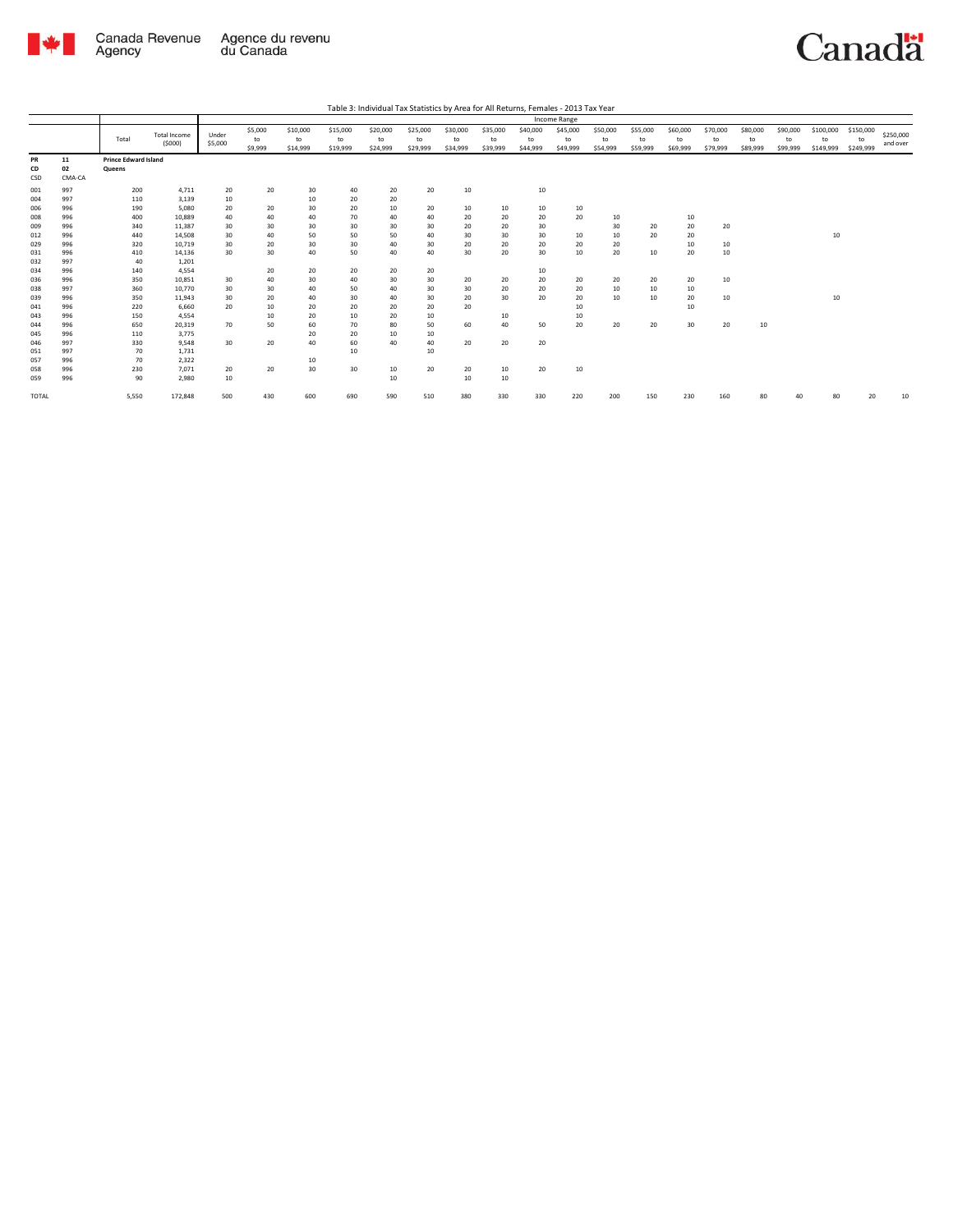

Canadä

| Table 3: Individual Tax Statistics by Area for All Returns, Females - 2013 Tax Year |  |
|-------------------------------------------------------------------------------------|--|

|                 |                    |                                       |                               |                  |                          |                            |                            |                            |                            |                            |                            |                            | Income Range               |                            |                            |                            |                            |                            |                            |                              |                              |                       |
|-----------------|--------------------|---------------------------------------|-------------------------------|------------------|--------------------------|----------------------------|----------------------------|----------------------------|----------------------------|----------------------------|----------------------------|----------------------------|----------------------------|----------------------------|----------------------------|----------------------------|----------------------------|----------------------------|----------------------------|------------------------------|------------------------------|-----------------------|
|                 |                    | Total                                 | <b>Total Income</b><br>(5000) | Under<br>\$5,000 | \$5,000<br>to<br>\$9,999 | \$10,000<br>to<br>\$14,999 | \$15,000<br>to<br>\$19,999 | \$20,000<br>to<br>\$24,999 | \$25,000<br>to<br>\$29,999 | \$30,000<br>to<br>\$34,999 | \$35,000<br>to<br>\$39,999 | \$40,000<br>to<br>\$44,999 | \$45,000<br>to<br>\$49,999 | \$50,000<br>to<br>\$54,999 | \$55,000<br>to<br>\$59,999 | \$60,000<br>to<br>\$69,999 | \$70,000<br>to<br>\$79,999 | \$80,000<br>to<br>\$89,999 | \$90,000<br>to<br>\$99,999 | \$100,000<br>to<br>\$149,999 | \$150,000<br>to<br>\$249,999 | \$250,000<br>and over |
| PR<br>CD<br>CSD | 11<br>03<br>CMA-CA | <b>Prince Edward Island</b><br>Prince |                               |                  |                          |                            |                            |                            |                            |                            |                            |                            |                            |                            |                            |                            |                            |                            |                            |                              |                              |                       |
| 001             | 997                | 340                                   | 10,157                        | 30               | 30                       | 40                         | 60                         | 40                         | 30                         | 20                         | 20                         | 10                         | 20                         | 20                         |                            | 10                         |                            |                            |                            |                              |                              |                       |
| 005             | 997                | 310                                   | 9,028                         | 20               | 30                       | 40                         | 40                         | 40                         | 30                         | 20                         | 20                         | 20                         | 20                         |                            | 10                         |                            |                            |                            |                            |                              |                              |                       |
| 006             | 996                | 330                                   | 10,497                        | 20               | 30                       | 40                         | 40                         | 40                         | 30                         | 30                         | 20                         | 30 <sup>2</sup>            | 10                         | 10                         |                            |                            | 10                         |                            |                            |                              |                              |                       |
| 008             | 996                | 140                                   | 4,852                         | 10               |                          | 10                         | 10                         | 10                         | 20                         | 10                         | 10                         | 20                         |                            |                            |                            |                            |                            |                            |                            |                              |                              |                       |
| 009             | 996                | 370                                   | 11,542                        | 40               | 30                       | 40                         | 60                         | 40                         | 20                         | 30                         | 20                         | 30                         | 20                         | 10                         | 10                         | 20                         | 20                         |                            |                            |                              |                              |                       |
| 010             | 997                | 70                                    | 2,459                         |                  |                          |                            |                            |                            |                            |                            |                            |                            |                            |                            |                            |                            |                            |                            |                            |                              |                              |                       |
| 011             | 996                | 430                                   | 13,665                        | 30               | 40                       | 40                         | 60                         | 40                         | 40                         | 40                         | 20                         | 30                         | 20                         | 10                         | 20                         | 10                         | 20                         |                            |                            |                              |                              |                       |
| 012             | 996                | 780                                   | 24,946                        | 60               | 70                       | 80                         | 90                         | 60                         | 70                         | 70                         | 60                         | 50                         | 30                         | 30                         | 20                         | 40                         | 20                         | 10                         | 10                         | 10                           |                              |                       |
| 013             | 996                | 60                                    | 1,503                         |                  |                          |                            |                            | 10                         |                            |                            |                            |                            |                            |                            |                            |                            |                            |                            |                            |                              |                              |                       |
| 014<br>016      | 996<br>996         | 620<br>460                            | 19,501<br>14,166              | 40<br>40         | 50<br>30                 | 70<br>50                   | 70<br>60                   | 60<br>60                   | 60<br>40                   | 60<br>40                   | 40<br>30                   | 20<br>30                   | 30<br>20                   | 30<br>20                   | 20<br>10                   | 30<br>20                   | 10<br>20                   | 10                         |                            |                              |                              |                       |
| 018             | 996                | 70                                    | 2,112                         |                  |                          |                            | 10                         |                            |                            |                            |                            |                            |                            |                            |                            |                            |                            |                            |                            |                              |                              |                       |
| 026             | 996                | 460                                   | 13,968                        | 20               | 30                       | 50                         | 80                         | 50                         | 40                         | 40                         | 30                         | 30 <sup>2</sup>            | 20                         | 20                         | 10                         | 20                         | 10                         |                            |                            |                              |                              |                       |
| 027             | 997                | 110                                   | 3,425                         |                  | 10                       | 10                         | 20                         | 10                         |                            |                            |                            |                            |                            |                            |                            |                            |                            |                            |                            |                              |                              |                       |
| 028             | 996                | 300                                   | 8,835                         | 30               | 20                       | 20                         | 40                         | 30                         | 30                         | 20                         | 20                         | 20                         | 10                         | 10                         | 10                         | 10                         |                            |                            |                            |                              |                              |                       |
| 029             | 996                | 160                                   | 4,554                         |                  | 10                       | 20                         | 20                         | 20                         | 20                         |                            | 10                         |                            |                            |                            |                            |                            |                            |                            |                            |                              |                              |                       |
| 031             | 996                | 290                                   | 8,402                         | 30               | 30                       | 20                         | 20                         | 30                         | 30                         | 20                         | 20                         | 20                         | 10                         |                            |                            | 10                         | 10                         |                            |                            |                              |                              |                       |
| 032             | 997                | 280                                   | 8,352                         | 20               | 20                       | 30                         | 40                         | 30                         | 20                         | 20                         | 10                         | 20                         | 20                         |                            |                            | 20                         |                            |                            |                            |                              |                              |                       |
| 033             | 996                | 110                                   | 3,287                         | 10               |                          |                            | 10                         | 10                         |                            |                            | 10                         |                            |                            |                            |                            |                            |                            |                            |                            |                              |                              |                       |
| 034             | 997                | 320                                   | 8,437                         | 20               | 20                       | 40                         | 60                         | 50                         | 30                         | 20                         | 10                         | 20                         | 20                         |                            |                            |                            |                            |                            |                            |                              |                              |                       |
| 035             | 997                | 100                                   | 896                           | 60               |                          |                            |                            |                            |                            |                            |                            |                            |                            |                            |                            |                            |                            |                            |                            |                              |                              |                       |
| 036             | 997                | 190                                   | 5,023                         | 20               | 10                       | 30                         | 40                         | 20                         | 20                         | 10                         | 10                         |                            | 10                         |                            |                            |                            |                            |                            |                            |                              |                              |                       |
| 038             | 997                | 140                                   | 3,439                         | 20               | 10                       | 30                         | 30                         |                            | 20                         |                            |                            |                            |                            |                            |                            |                            |                            |                            |                            |                              |                              |                       |
| 041<br>042      | 997<br>997         | 360<br>360                            | 9,672<br>9,652                | 30<br>20         | 30<br>40                 | 40<br>40                   | 60<br>60                   | 40<br>40                   | 40<br>40                   | 30<br>40                   | 20<br>20                   | 20<br>10                   | 10<br>20                   | 10                         |                            | 10                         |                            |                            |                            |                              |                              |                       |
| 044             | 997                | 120                                   | 2,807                         |                  | 10                       | 10                         | 30                         | 20                         |                            |                            | 10                         |                            |                            |                            |                            |                            |                            |                            |                            |                              |                              |                       |
| 046             | 997                | 250                                   | 7,384                         | 10               | 20                       | 20                         | 50                         | 30                         | 20                         | 10                         | 20                         | 10                         | 10                         | 10                         |                            |                            |                            |                            |                            |                              |                              |                       |
| 048             | 997                | 230                                   | 6,171                         | 20               | 20                       | 20                         | 40                         | 20                         | 20                         | 20                         | 10                         | 10                         |                            |                            |                            |                            |                            |                            |                            |                              |                              |                       |
| 049             | 997                | 550                                   | 15,591                        | 40               | 40                       | 80                         | 90                         | 60                         | 40                         | 40                         | 40                         | 30                         | 20                         | 10                         | 20                         | 20                         | 10                         |                            |                            |                              |                              |                       |
| 051             | 997                | 430                                   | 13,122                        | 40               | 40                       | 50                         | 60                         | 50                         | 40                         | 40                         | 30                         | 20                         | 10                         | 10                         | 10                         | 20                         | 10                         |                            |                            |                              |                              |                       |
| 052             | 997                | 480                                   | 15,016                        | 30               | 30                       | 50                         | 80                         | 60                         | 50                         | 40                         | 30                         | 30                         | 20                         | 20                         | 10                         | 10                         | 20                         |                            |                            |                              |                              |                       |
| 054             | 997                | 350                                   | 11,377                        | 20               | 30                       | 40                         | 60                         | 40                         | 40                         | 40                         | 20                         | 20                         | 10                         |                            | 10                         | 10                         | 10                         |                            |                            |                              |                              |                       |
| 056             | 997                | 590                                   | 16,026                        | 40               | 60                       | 70                         | 80                         | 80                         | 60                         | 60                         | 40                         | 40                         | 20                         | 10                         | 10                         | 10                         |                            |                            |                            |                              |                              |                       |
| 057             | 999                | 30                                    | 634                           |                  |                          |                            |                            |                            |                            |                            |                            |                            |                            |                            |                            |                            |                            |                            |                            |                              |                              |                       |
| 058             | 998                | 760                                   | 20,806                        | 40               | 60                       | 80                         | 100                        | 100                        | 100                        | 70                         | 60                         | 50                         | 40                         | 20                         | 10                         | 20                         | 20                         |                            |                            |                              |                              |                       |
| 059             | 998                | 310                                   | 9,074                         | 20               | 30                       | 30                         | 40                         | 40                         | 40                         | 30                         | 20                         | 10                         |                            | 20                         |                            | 10                         |                            |                            |                            |                              |                              |                       |
| 062             | 999                | 70                                    | 1,995                         |                  |                          |                            | 20                         |                            | 10                         |                            |                            |                            |                            |                            |                            |                            |                            |                            |                            |                              |                              |                       |
| TOTAL           |                    | 11,290                                | 332,372                       | 840              | 910                      | 1,230                      | 1,630                      | 1,240                      | 1,090                      | 910                        | 730                        | 650                        | 460                        | 360                        | 280                        | 370                        | 280                        | 120                        | 60                         | 90                           | 20                           | 10                    |